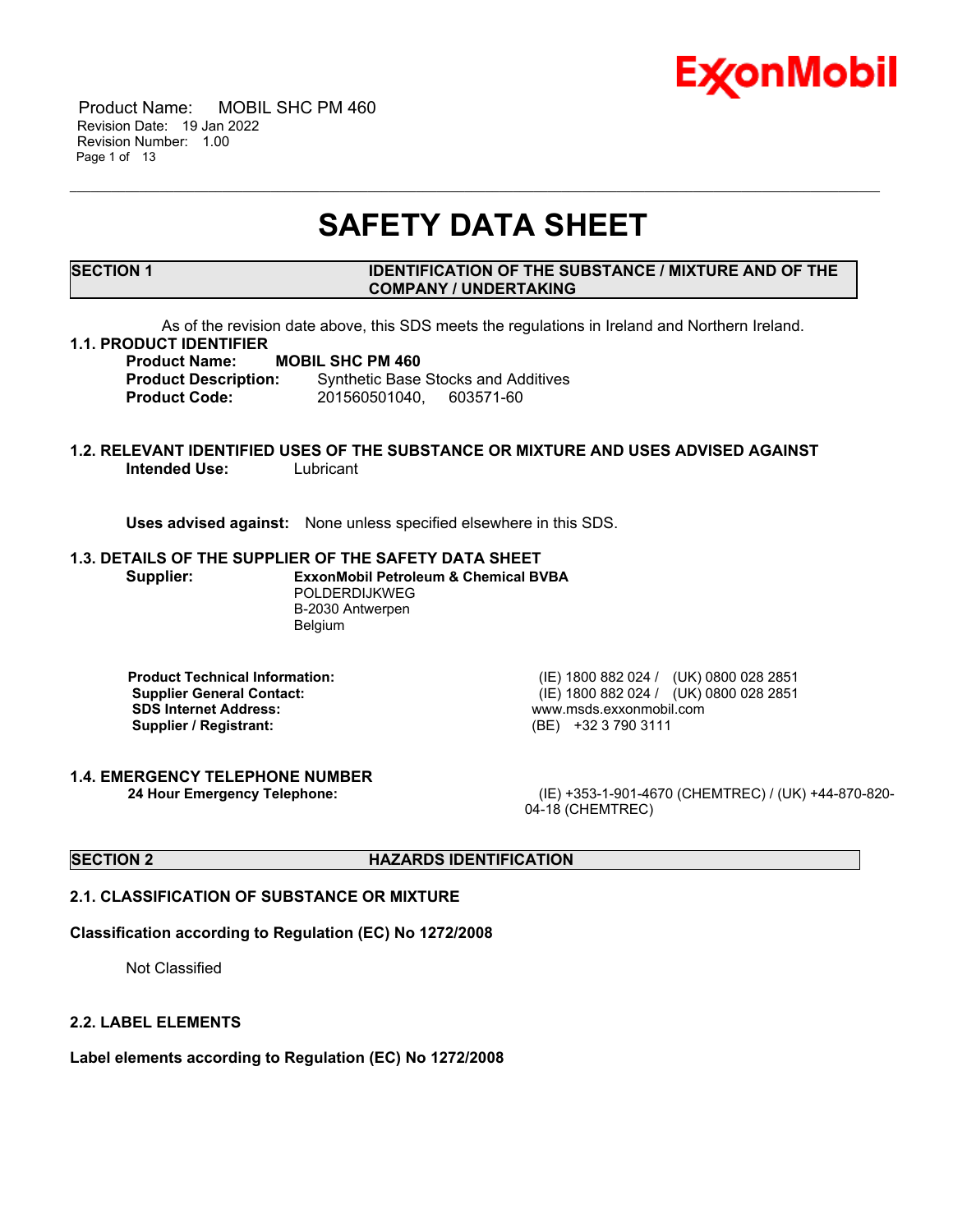

 Product Name: MOBIL SHC PM 460 Revision Date: 19 Jan 2022 Revision Number: 1.00 Page 2 of 13

#### **Hazard Statements:**

#### Supplemental:

EUH210: Safety data sheet available on request. EUH208: Contains: CALCIUM SULPHONATE May produce an allergic reaction.

\_\_\_\_\_\_\_\_\_\_\_\_\_\_\_\_\_\_\_\_\_\_\_\_\_\_\_\_\_\_\_\_\_\_\_\_\_\_\_\_\_\_\_\_\_\_\_\_\_\_\_\_\_\_\_\_\_\_\_\_\_\_\_\_\_\_\_\_\_\_\_\_\_\_\_\_\_\_\_\_\_\_\_\_\_\_\_\_\_\_\_\_\_\_\_\_\_\_\_\_\_\_\_\_\_\_\_\_\_\_\_\_\_\_\_\_\_

# **2.3. OTHER HAZARDS**

#### **Physical / Chemical Hazards:**

No significant hazards.

#### **Health Hazards:**

High-pressure injection under skin may cause serious damage. Excessive exposure may result in eye, skin, or respiratory irritation.

#### **Environmental Hazards:**

No significant hazards.Material does not meet the criteria for PBT or vPvB in accordance with REACH Annex XIII.

# **SECTION 3 COMPOSITION / INFORMATION ON INGREDIENTS**

**3.1. SUBSTANCES** Not Applicable. This material is regulated as a mixture.

# **3.2. MIXTURES**

This material is defined as a mixture.

### **Reportable hazardous substance(s) complying with the classification criteria and/or with an exposure limit (OEL)**

| <b>Name</b>                                                             | CAS#       | EC#       | <b>Registration#</b> | <b>Concentration</b> | <b>GHS/CLP</b><br>classification                                                                   |
|-------------------------------------------------------------------------|------------|-----------|----------------------|----------------------|----------------------------------------------------------------------------------------------------|
| BENZENE, MONO-C15-36-BRANCHED<br>ALKYL DERIVS C24-RICH                  | 90171-05-4 | 290-544-7 | <b>POLYMER</b>       | $20 - 530%$          | Aquatic Chronic 4 H413                                                                             |
| CALCIUM BIS(DI C8-C10, BRANCHED, C9<br>RICH, ALKYLNAPTHALENESULPHONATE) |            | 939-717-7 | 01-2119980985-16     | $0.1 - 5.1\%$        | Skin Irrit. 2 H315.<br>Eye Irrit. 2 H319,<br>Skin Sens, 1B H317                                    |
| Distillates (petroleum), hydrotreated heavy<br>paraffinic               | 64742-54-7 | 265-157-1 | 01-2119484627-25     | $1 - 5\%$            | Asp. Tox. 1 H304                                                                                   |
| <b>TRIS (METHYLPHENYL) PHOSPHATE</b>                                    | 1330-78-5  | 215-548-8 | 01-2119531335-46     | $0.1 - 5.1\%$        | Aquatic Acute 1 H400 (M)<br>factor 1).<br>Aquatic Chronic 1 H410<br>(M factor 1),<br>Repr. 2 H361f |

Note - any classification in brackets is a GHS building block that was not adopted by the EU in the CLP regulation (No 1272/2008) and therefore is not applicable in the EU or in non-EU countries which have implemented the CLP regulation and is shown for informational purposes only.

\* All concentrations are percent by weight unless ingredient is a gas. Gas concentrations are in percent by volume.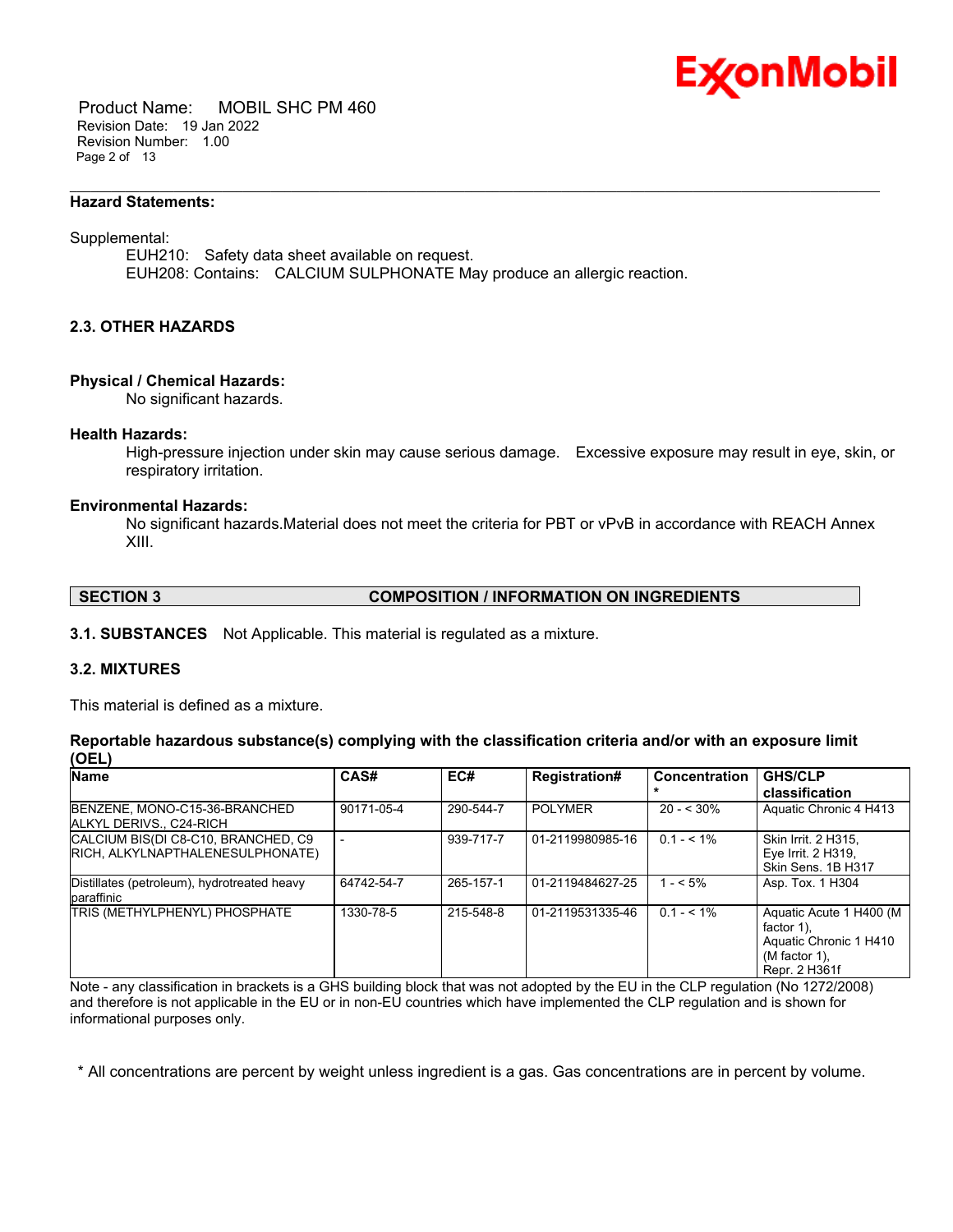

 Product Name: MOBIL SHC PM 460 Revision Date: 19 Jan 2022 Revision Number: 1.00 Page 3 of 13

Note: See SDS Section 16 for full text of hazard statements.

### **SECTION 4 FIRST AID MEASURES**

\_\_\_\_\_\_\_\_\_\_\_\_\_\_\_\_\_\_\_\_\_\_\_\_\_\_\_\_\_\_\_\_\_\_\_\_\_\_\_\_\_\_\_\_\_\_\_\_\_\_\_\_\_\_\_\_\_\_\_\_\_\_\_\_\_\_\_\_\_\_\_\_\_\_\_\_\_\_\_\_\_\_\_\_\_\_\_\_\_\_\_\_\_\_\_\_\_\_\_\_\_\_\_\_\_\_\_\_\_\_\_\_\_\_\_\_\_

# **4.1. DESCRIPTION OF FIRST AID MEASURES**

#### **INHALATION**

Immediately remove from further exposure. Get immediate medical assistance. For those providing assistance, avoid exposure to yourself or others. Use adequate respiratory protection. Give supplemental oxygen, if available. If breathing has stopped, assist ventilation with a mechanical device.

### **SKIN CONTACT**

Wash contact areas with soap and water. Remove contaminated clothing. Launder contaminated clothing before reuse. If product is injected into or under the skin, or into any part of the body, regardless of the appearance of the wound or its size, the individual should be evaluated immediately by a physician as a surgical emergency. Even though initial symptoms from high pressure injection may be minimal or absent, early surgical treatment within the first few hours may significantly reduce the ultimate extent of injury.

#### **EYE CONTACT**

Flush thoroughly with water. If irritation occurs, get medical assistance.

#### **INGESTION**

Seek immediate medical attention.

# **4.2. MOST IMPORTANT SYMPTOMS AND EFFECTS, BOTH ACUTE AND DELAYED**

Local necrosis as evidenced by delayed onset of pain and tissue damage a few hours after injection.

# **4.3. INDICATION OF ANY IMMEDIATE MEDICAL ATTENTION AND SPECIAL TREATMENT NEEDED**

The need to have special means for providing specific and immediate medical treatment available in the workplace is not expected.

### **SECTION 5 FIRE FIGHTING MEASURES**

### **5.1. EXTINGUISHING MEDIA**

**Suitable Extinguishing Media:** Use water fog, foam, dry chemical or carbon dioxide (CO2) to extinguish flames.

**Unsuitable Extinguishing Media:** Straight streams of water

#### **5.2. SPECIAL HAZARDS ARISING FROM THE SUBSTANCE OR MIXTURE**

**Hazardous Combustion Products:** Aldehydes, Incomplete combustion products, Oxides of carbon, Smoke, Fume, Sulphur oxides

# **5.3. ADVICE FOR FIRE FIGHTERS**

**Fire Fighting Instructions:** Evacuate area. Prevent run-off from fire control or dilution from entering streams, sewers or drinking water supply. Fire-fighters should use standard protective equipment and in enclosed spaces, self-contained breathing apparatus (SCBA). Use water spray to cool fire exposed surfaces and to protect personnel.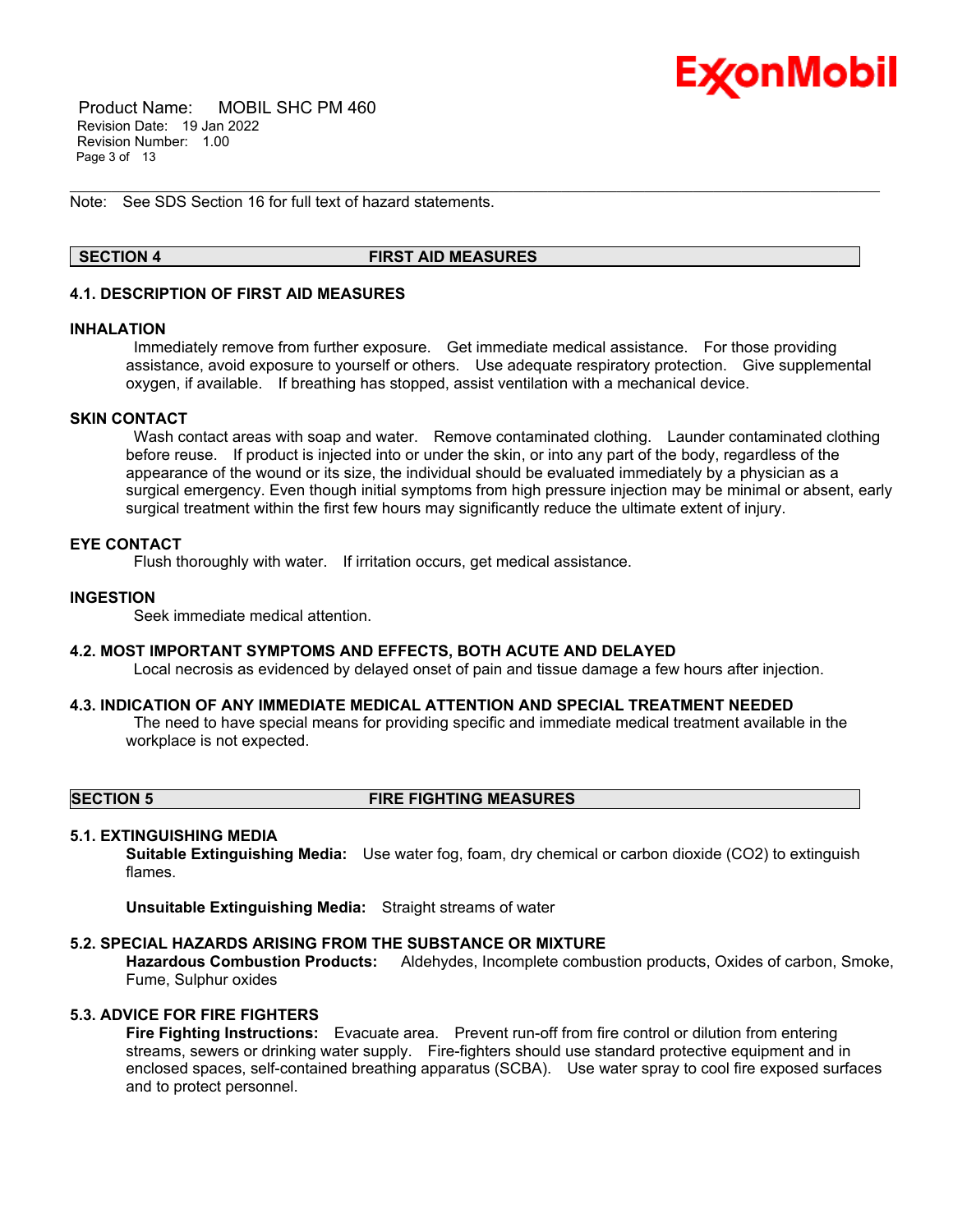

 Product Name: MOBIL SHC PM 460 Revision Date: 19 Jan 2022 Revision Number: 1.00 Page 4 of 13

#### **FLAMMABILITY PROPERTIES**

**Flash Point [Method]:** >220°C (428°F) [ASTM D-92] **Upper/Lower Flammable Limits (Approximate volume % in air):** UEL: No data available LEL: No data available **Autoignition Temperature:** No data available

\_\_\_\_\_\_\_\_\_\_\_\_\_\_\_\_\_\_\_\_\_\_\_\_\_\_\_\_\_\_\_\_\_\_\_\_\_\_\_\_\_\_\_\_\_\_\_\_\_\_\_\_\_\_\_\_\_\_\_\_\_\_\_\_\_\_\_\_\_\_\_\_\_\_\_\_\_\_\_\_\_\_\_\_\_\_\_\_\_\_\_\_\_\_\_\_\_\_\_\_\_\_\_\_\_\_\_\_\_\_\_\_\_\_\_\_\_

# **SECTION 6 ACCIDENTAL RELEASE MEASURES**

#### **6.1. PERSONAL PRECAUTIONS, PROTECTIVE EQUIPMENT AND EMERGENCY PROCEDURES**

#### **NOTIFICATION PROCEDURES**

In the event of a spill or accidental release, notify relevant authorities in accordance with all applicable regulations.

## **PROTECTIVE MEASURES**

Avoid contact with spilled material. See Section 5 for fire fighting information. See the Hazard Identification Section for Significant Hazards. See Section 4 for First Aid Advice. See Section 8 for advice on the minimum requirements for personal protective equipment. Additional protective measures may be necessary, depending on the specific circumstances and/or the expert judgment of the emergency responders.

### **6.2. ENVIRONMENTAL PRECAUTIONS**

Large Spills: Dyke far ahead of liquid spill for later recovery and disposal. Prevent entry into waterways, sewers, basements or confined areas.

#### **6.3. METHODS AND MATERIAL FOR CONTAINMENT AND CLEANING UP**

**Land Spill:** Stop leak if you can do so without risk. Recover by pumping or with suitable absorbent.

**Water Spill:** Stop leak if you can do so without risk. Confine the spill immediately with booms. Warn other shipping. Remove from the surface by skimming or with suitable absorbents. Seek the advice of a specialist before using dispersants.

Water spill and land spill recommendations are based on the most likely spill scenario for this material; however, geographic conditions, wind, temperature, (and in the case of a water spill) wave and current direction and speed may greatly influence the appropriate action to be taken. For this reason, local experts should be consulted. Note: Local regulations may prescribe or limit action to be taken.

# **6.4. REFERENCES TO OTHER SECTIONS**

See Sections 8 and 13.

#### **SECTION 7 HANDLING AND STORAGE**

# **7.1. PRECAUTIONS FOR SAFE HANDLING**

Avoid all personal contact. Prevent small spills and leakage to avoid slip hazard. Material can accumulate static charges which may cause an electrical spark (ignition source). When the material is handled in bulk, an electrical spark could ignite any flammable vapors from liquids or residues that may be present (e.g., during switch-loading operations). Use proper bonding and/or earthing procedures. However, bonding and earthing may not eliminate the hazard from static accumulation. Consult local applicable standards for guidance. Additional references include American Petroleum Institute 2003 (Protection Against Ignitions Arising out of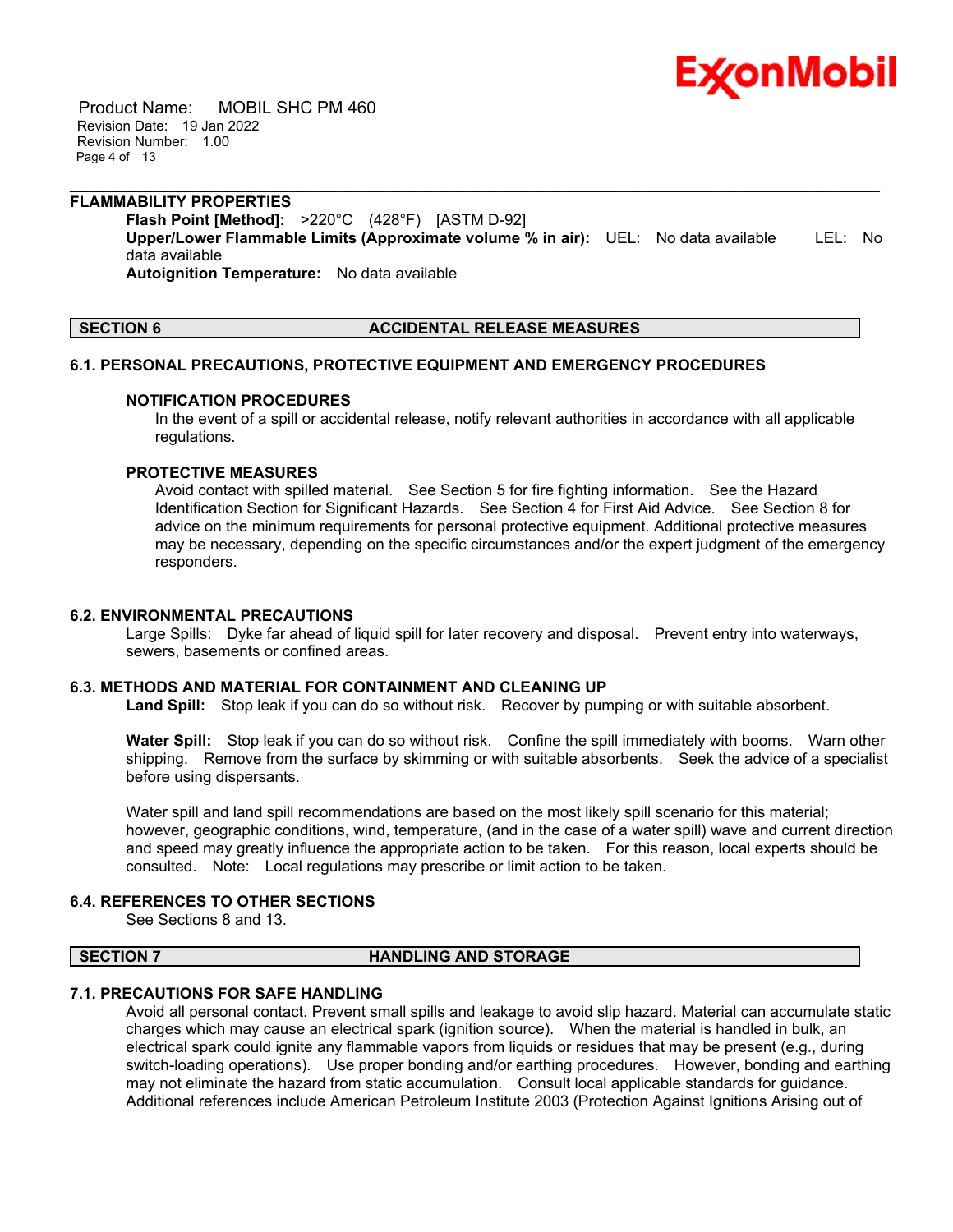

 Product Name: MOBIL SHC PM 460 Revision Date: 19 Jan 2022 Revision Number: 1.00 Page 5 of 13

> Static, Lightning and Stray Currents) or National Fire Protection Agency 77 (Recommended Practice on Static Electricity) or CENELEC CLC/TR 50404 (Electrostatics - Code of practice for the avoidance of hazards due to static electricity).

\_\_\_\_\_\_\_\_\_\_\_\_\_\_\_\_\_\_\_\_\_\_\_\_\_\_\_\_\_\_\_\_\_\_\_\_\_\_\_\_\_\_\_\_\_\_\_\_\_\_\_\_\_\_\_\_\_\_\_\_\_\_\_\_\_\_\_\_\_\_\_\_\_\_\_\_\_\_\_\_\_\_\_\_\_\_\_\_\_\_\_\_\_\_\_\_\_\_\_\_\_\_\_\_\_\_\_\_\_\_\_\_\_\_\_\_\_

**Static Accumulator:** This material is a static accumulator.

### **7.2. CONDITIONS FOR SAFE STORAGE, INCLUDING ANY INCOMPATIBILITIES**

The type of container used to store the material may affect static accumulation and dissipation. Do not store in open or unlabelled containers.

# **7.3. SPECIFIC END USES**

Section 1 informs about identified end-uses. No industrial or sector specific guidance available.

# **SECTION 8 EXPOSURE CONTROLS / PERSONAL PROTECTION**

### **8.1. CONTROL PARAMETERS**

#### **EXPOSURE LIMIT VALUES**

#### **Exposure limits/standards (Note: Exposure limits are not additive)**

| <b>Substance Name</b>                 | Form                   | Limit/Standard |                  | <b>Note</b> | <b>Source</b> |
|---------------------------------------|------------------------|----------------|------------------|-------------|---------------|
| Distillates (petroleum), hydrotreated |                        | TWA            | $5 \text{ mg/m}$ |             | ACGIH         |
| heavy paraffinic                      | Inhalable              |                |                  |             |               |
|                                       | fraction.              |                |                  |             |               |
| Distillates (petroleum), hydrotreated |                        | TWA            | $5 \text{ mg/m}$ |             | ACGIH         |
| heavy paraffinic                      | Inhalable<br>fraction. |                |                  |             |               |

 IE - Code of Practice for the Safety, Health and Welfare at Work (Chemical Agents) Regulations (2001-2015) and Safety, Health and Welfare at Work (Carcinogens) Regulations (2001-2019)

**Exposure limits/standards for materials that can be formed when handling this product:** When mists/aerosols can occur the following is recommended:  $5 \text{ mg/m}^3$  - ACGIH TLV (inhalable fraction).

Note: Information about recommended monitoring procedures can be obtained from the relevant agency(ies)/institute(s):

| -IE  | Health and Safety Executive (HSE) |
|------|-----------------------------------|
| - UK | Health and Safety Executive (HSE) |

# **DERIVED NO EFFECT LEVEL (DNEL)/DERIVED MINIMAL EFFECT LEVEL (DMEL)**

# **Worker**

| <b>Substance Name</b>                 | Dermal    | Inhalation              |
|---------------------------------------|-----------|-------------------------|
| Distillates (petroleum), hydrotreated | <b>NA</b> | 5.4 mg/m3 DNEL, Chronic |
| heavy paraffinic                      |           | Exposure, Local Effects |

### **Consumer**

| <b>Substance</b><br>∍Name                            | วerma.    | halation                               | Oral      |
|------------------------------------------------------|-----------|----------------------------------------|-----------|
| <b>Distillates</b><br>hydrotreated<br>∶ petroleum) ر | <b>NA</b> | Chronic<br>DNEL.<br>ma/n<br>ברויי<br>. | <b>NA</b> |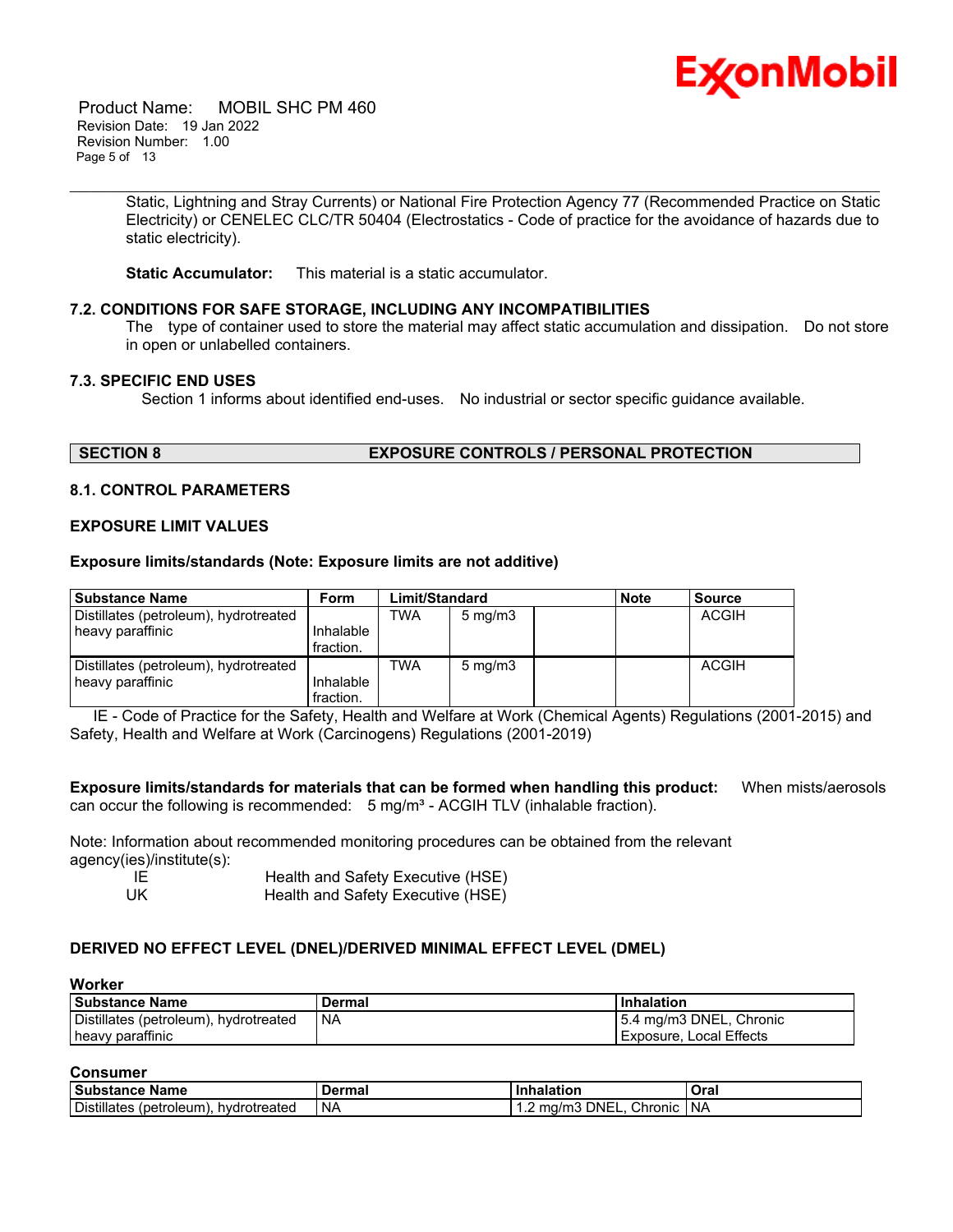

 Product Name: MOBIL SHC PM 460 Revision Date: 19 Jan 2022 Revision Number: 1.00 Page 6 of 13

\_\_\_\_\_\_\_\_\_\_\_\_\_\_\_\_\_\_\_\_\_\_\_\_\_\_\_\_\_\_\_\_\_\_\_\_\_\_\_\_\_\_\_\_\_\_\_\_\_\_\_\_\_\_\_\_\_\_\_\_\_\_\_\_\_\_\_\_\_\_\_\_\_\_\_\_\_\_\_\_\_\_\_\_\_\_\_\_\_\_\_\_\_\_\_\_\_\_\_\_\_\_\_\_\_\_\_\_\_\_\_\_\_\_\_\_\_ heavy paraffinic **Exposure, Local Effects Exposure, Local Effects** 

Note: The Derived No Effect Level (DNEL) is an estimated safe level of exposure that is derived from toxicity data in accord with specific guidance within the REACH regulation. The DNEL may differ from an Occupational Exposure Limit (OEL) for the same chemical. OELs may be recommended by an individual company, a governmental regulatory body or an expert organization, such as the Scientific Committee for Occupational Exposure Limits (SCOEL) or the American Conference of Governmental Industrial Hygienists (ACGIH). OELs are considered to be safe exposure levels for a typical worker in an occupational setting for an 8-hour work shift, 40 hour work week, as a time weighted average (TWA) or a 15 minute short-term exposure limit (STEL). While also considered to be protective of health, OELs are derived by a process different from that of REACH.

# **PREDICTED NO EFFECT CONCENTRATION (PNEC)**

| <b>Substance Name</b>                                                        | Aqua<br>(fresh<br>lwater) | lAqua<br>l(marine<br>water) | lAaua<br>l(intermittent<br>release) | <b>Sewage</b><br><b>Itreatment</b><br>Iplant | <b>Sediment</b> | <b>Soil</b> | lOral<br>∣(secondary<br>poisoning) |
|------------------------------------------------------------------------------|---------------------------|-----------------------------|-------------------------------------|----------------------------------------------|-----------------|-------------|------------------------------------|
| <b>Distillates</b><br>$ $ (petroleum),<br>I hydrotreated heavy<br>paraffinic | <b>NA</b>                 | <b>INA</b>                  | <b>NA</b>                           | <b>INA</b>                                   | <b>INA</b>      | <b>NA</b>   | $9.33 \text{ mg}$ / kg<br>(food)   |

# **8.2. EXPOSURE CONTROLS**

# **ENGINEERING CONTROLS**

The level of protection and types of controls necessary will vary depending upon potential exposure conditions. Control measures to consider:

No special requirements under ordinary conditions of use and with adequate ventilation.

# **PERSONAL PROTECTION**

Personal protective equipment selections vary based on potential exposure conditions such as applications, handling practices, concentration and ventilation. Information on the selection of protective equipment for use with this material, as provided below, is based upon intended, normal usage.

**Respiratory Protection:** If engineering controls do not maintain airborne contaminant concentrations at a level which is adequate to protect worker health, an approved respirator may be appropriate. Respirator selection, use, and maintenance must be in accordance with regulatory requirements, if applicable. Types of respirators to be considered for this material include:

No special requirements under ordinary conditions of use and with adequate ventilation.

For high airborne concentrations, use an approved supplied-air respirator, operated in positive pressure mode. Supplied air respirators with an escape bottle may be appropriate when oxygen levels are inadequate, gas/vapour warning properties are poor, or if air purifying filter capacity/rating may be exceeded.

**Hand Protection:** Any specific glove information provided is based on published literature and glove manufacturer data. Glove suitability and breakthrough time will differ depending on the specific use conditions. Contact the glove manufacturer for specific advice on glove selection and breakthrough times for your use conditions. Inspect and replace worn or damaged gloves. The types of gloves to be considered for this material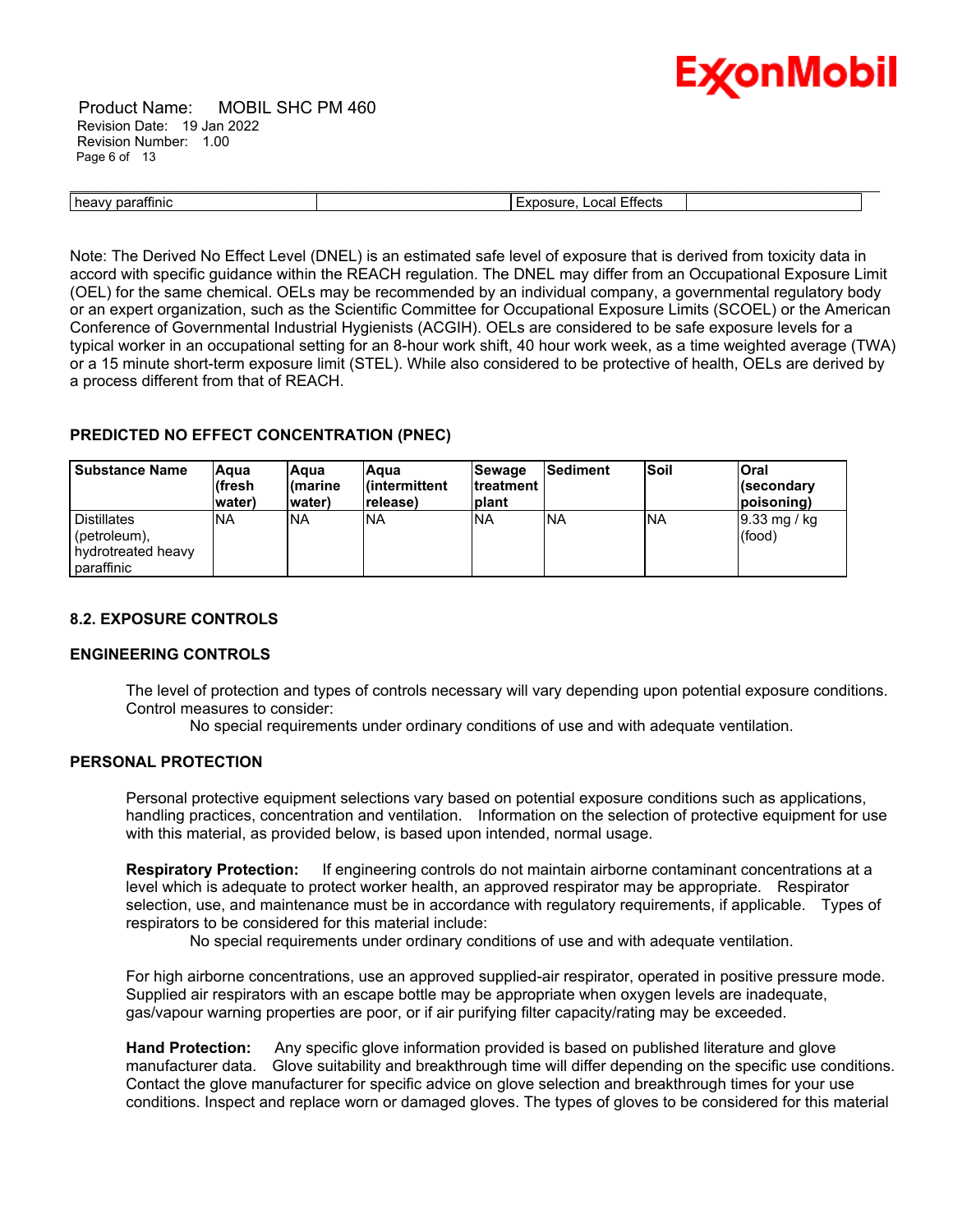

 Product Name: MOBIL SHC PM 460 Revision Date: 19 Jan 2022 Revision Number: 1.00 Page 7 of 13

include:

Chemical resistant gloves are recommended. Nitrile, minimum 0.38 mm thickness or comparable protective barrier material with a high performance level for continuous contact use conditions, permeation breakthrough minimum 480 minutes in accordance with CEN standards EN 420 and EN 374.

\_\_\_\_\_\_\_\_\_\_\_\_\_\_\_\_\_\_\_\_\_\_\_\_\_\_\_\_\_\_\_\_\_\_\_\_\_\_\_\_\_\_\_\_\_\_\_\_\_\_\_\_\_\_\_\_\_\_\_\_\_\_\_\_\_\_\_\_\_\_\_\_\_\_\_\_\_\_\_\_\_\_\_\_\_\_\_\_\_\_\_\_\_\_\_\_\_\_\_\_\_\_\_\_\_\_\_\_\_\_\_\_\_\_\_\_\_

**Eye Protection:** If contact is likely, safety glasses with side shields are recommended.

**Skin and Body Protection:** Any specific clothing information provided is based on published literature or manufacturer data. The types of clothing to be considered for this material include: Chemical/oil resistant clothing is recommended.

**Specific Hygiene Measures:** Always observe good personal hygiene measures, such as washing after handling the material and before eating, drinking, and/or smoking. Routinely wash work clothing and protective equipment to remove contaminants. Discard contaminated clothing and footwear that cannot be cleaned. Practice good housekeeping.

### **ENVIRONMENTAL CONTROLS**

Comply with applicable environmental regulations limiting discharge to air, water and soil. Protect the environment by applying appropriate control measures to prevent or limit emissions.

# **SECTION 9 PHYSICAL AND CHEMICAL PROPERTIES**

**Note: Physical and chemical properties are provided for safety, health and environmental considerations only and may not fully represent product specifications. Contact the Supplier for additional information.**

### **9.1. INFORMATION ON BASIC PHYSICAL AND CHEMICAL PROPERTIES**

**Physical State:** Liquid **Colour:** Amber **Odour:** Characteristic **Odour Threshold:** No data available **pH:** Not technically feasible **Melting Point:** Not technically feasible **Freezing Point:** No data available **Initial Boiling Point / and Boiling Range:** > 260°C (500°F) [Estimated] **Flash Point [Method]:** >220°C (428°F) [ASTM D-92] **Evaporation Rate (n-butyl acetate = 1):** No data available **Flammability (Solid, Gas):** Not technically feasible **Upper/Lower Flammable Limits (Approximate volume % in air):** UEL: No data available LEL: No data available **Vapour Pressure:** < 0.013 kPa (0.1 mm Hg) at 20 °C [Estimated] **Vapour Density (Air = 1):** > 2 at 101 kPa [Estimated] **Relative Density (at 15.6 °C):** 0.866 [ASTM D1298] **Solubility(ies): water** Negligible **Partition coefficient (n-Octanol/Water Partition Coefficient):** No data available **Autoignition Temperature:** No data available **Decomposition Temperature:** No data available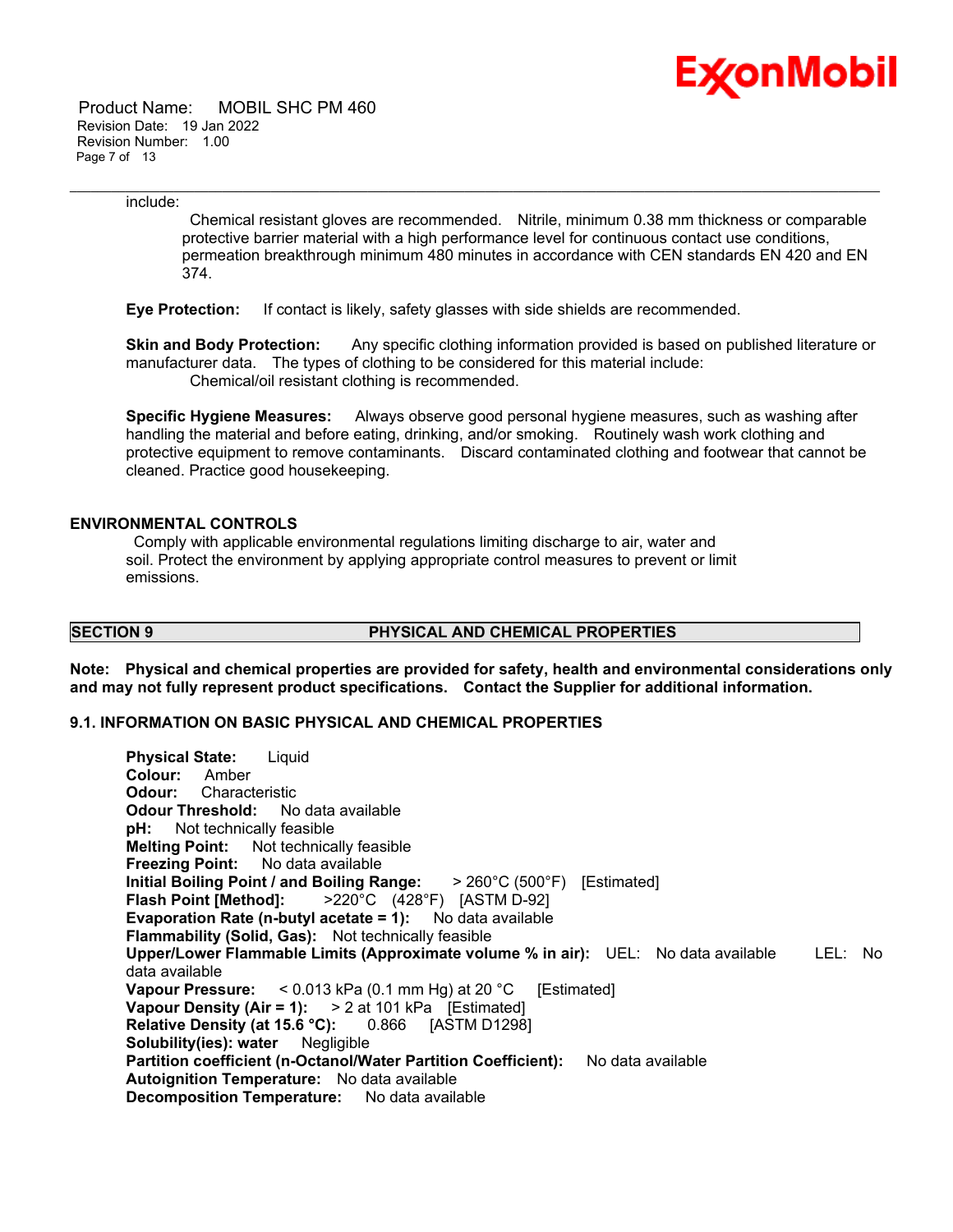

 Product Name: MOBIL SHC PM 460 Revision Date: 19 Jan 2022 Revision Number: 1.00 Page 8 of 13

> **Viscosity:** 483 cSt (483 mm2/sec) at 40ºC | 43.6 cSt (43.6 mm2/sec) at 100°C [ASTM D 445] **Explosive Properties:** None **Oxidizing Properties:** None

\_\_\_\_\_\_\_\_\_\_\_\_\_\_\_\_\_\_\_\_\_\_\_\_\_\_\_\_\_\_\_\_\_\_\_\_\_\_\_\_\_\_\_\_\_\_\_\_\_\_\_\_\_\_\_\_\_\_\_\_\_\_\_\_\_\_\_\_\_\_\_\_\_\_\_\_\_\_\_\_\_\_\_\_\_\_\_\_\_\_\_\_\_\_\_\_\_\_\_\_\_\_\_\_\_\_\_\_\_\_\_\_\_\_\_\_\_

# **9.2. OTHER INFORMATION**

**Pour Point:** -27°C (-17°F) [ASTM D97]

#### **SECTION 10 STABILITY AND REACTIVITY**

**10.1. REACTIVITY:** See sub-sections below.

**10.2. CHEMICAL STABILITY:** Material is stable under normal conditions.

**10.3. POSSIBILITY OF HAZARDOUS REACTIONS:** Hazardous polymerization will not occur.

**10.4. CONDITIONS TO AVOID:** Excessive heat. High energy sources of ignition.

**10.5. INCOMPATIBLE MATERIALS:** Strong oxidisers

**10.6. HAZARDOUS DECOMPOSITION PRODUCTS:** Material does not decompose at ambient temperatures.

# **SECTION 11 TOXICOLOGICAL INFORMATION**

# **11.1. INFORMATION ON TOXICOLOGICAL EFFECTS**

| <b>Hazard Class</b>                                               | <b>Conclusion / Remarks</b>                                                                        |  |
|-------------------------------------------------------------------|----------------------------------------------------------------------------------------------------|--|
| <b>Inhalation</b>                                                 |                                                                                                    |  |
| Acute Toxicity: No end point data for<br>material.                | Minimally Toxic. Based on assessment of the components.                                            |  |
| Irritation: No end point data for material.                       | Negligible hazard at ambient/normal handling temperatures.                                         |  |
| Ingestion                                                         |                                                                                                    |  |
| Acute Toxicity: No end point data for<br>material.                | Minimally Toxic. Based on assessment of the components.                                            |  |
| Skin                                                              |                                                                                                    |  |
| Acute Toxicity: No end point data for<br>material.                | Minimally Toxic. Based on assessment of the components.                                            |  |
| Skin Corrosion/Irritation: No end point data<br>for material.     | Negligible irritation to skin at ambient temperatures. Based on<br>assessment of the components.   |  |
| <b>Eye</b>                                                        |                                                                                                    |  |
| Serious Eye Damage/Irritation: No end point<br>data for material. | May cause mild, short-lasting discomfort to eyes. Based on<br>assessment of the components.        |  |
| <b>Sensitisation</b>                                              |                                                                                                    |  |
| Respiratory Sensitization: No end point data<br>for material.     | Not expected to be a respiratory sensitizer.                                                       |  |
| Skin Sensitization: No end point data for<br>lmaterial.           | Not expected to be a skin sensitizer. Based on assessment of the<br>components.                    |  |
| <b>Aspiration: Data available.</b>                                | Not expected to be an aspiration hazard. Based on physico-<br>chemical properties of the material. |  |
| Germ Cell Mutagenicity: No end point data                         | Not expected to be a germ cell mutagen. Based on assessment of                                     |  |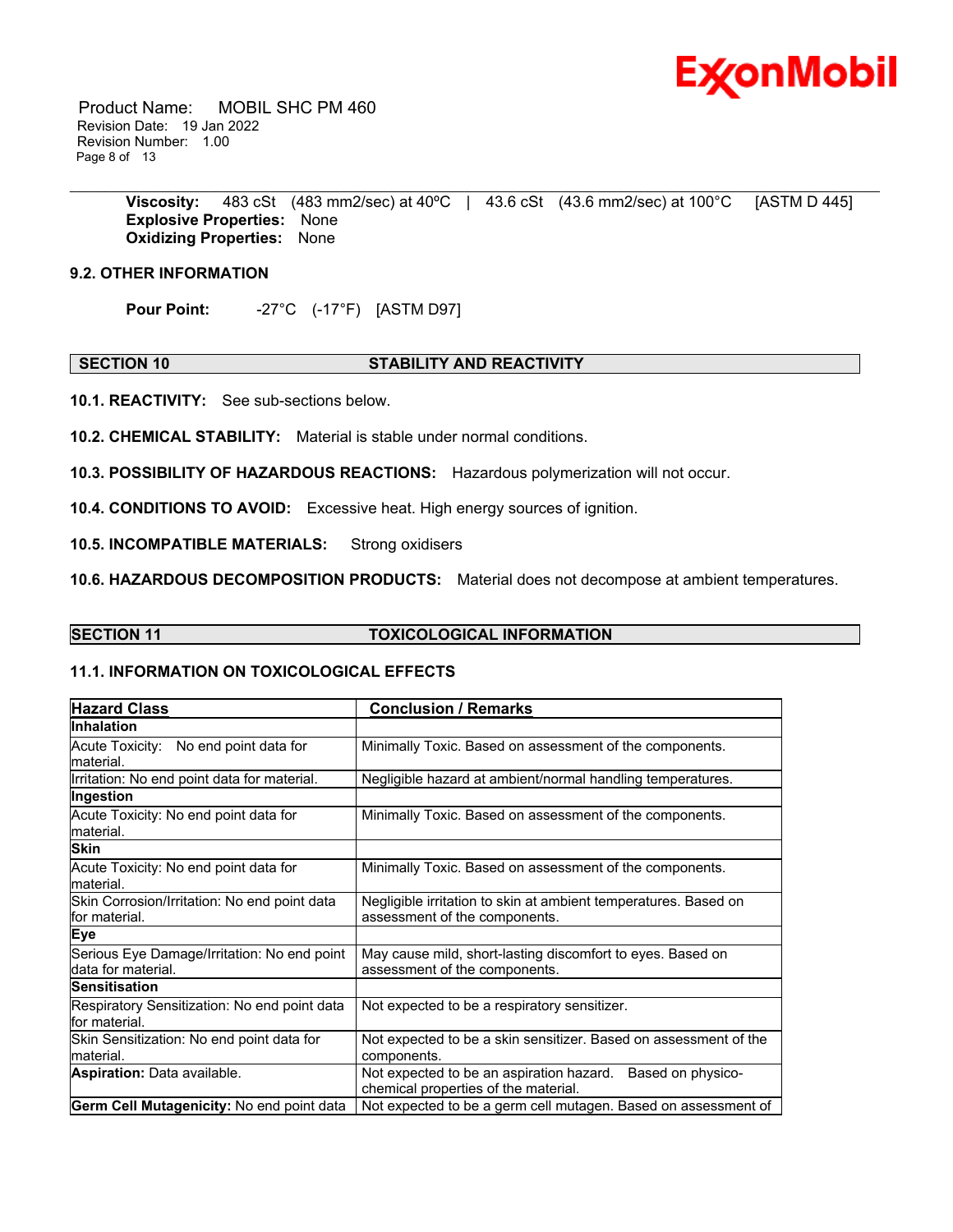

 Product Name: MOBIL SHC PM 460 Revision Date: 19 Jan 2022 Revision Number: 1.00 Page 9 of 13

| for material.                                             | the components.                                                                                                   |
|-----------------------------------------------------------|-------------------------------------------------------------------------------------------------------------------|
| Carcinogenicity: No end point data for<br>lmaterial.      | Not expected to cause cancer. Based on assessment of the<br>components.                                           |
| Reproductive Toxicity: No end point data<br>for material. | Contains a substance that may be a reproductive toxicant. Based<br>on assessment of the components.               |
| Lactation: No end point data for material.                | Not expected to cause harm to breast-fed children.                                                                |
| Specific Target Organ Toxicity (STOT)                     |                                                                                                                   |
| Single Exposure: No end point data for<br>material.       | Not expected to cause organ damage from a single exposure.                                                        |
| Repeated Exposure: No end point data for<br>material.     | Not expected to cause organ damage from prolonged or repeated<br>exposure. Based on assessment of the components. |

# **OTHER INFORMATION**

### **For the product itself:**

Component concentrations in this formulation would not be expected to cause skin sensitization, based on tests of the components, this formulation, or similar formulations.

\_\_\_\_\_\_\_\_\_\_\_\_\_\_\_\_\_\_\_\_\_\_\_\_\_\_\_\_\_\_\_\_\_\_\_\_\_\_\_\_\_\_\_\_\_\_\_\_\_\_\_\_\_\_\_\_\_\_\_\_\_\_\_\_\_\_\_\_\_\_\_\_\_\_\_\_\_\_\_\_\_\_\_\_\_\_\_\_\_\_\_\_\_\_\_\_\_\_\_\_\_\_\_\_\_\_\_\_\_\_\_\_\_\_\_\_\_

# **Contains:**

Synthetic base oils: Not expected to cause significant health effects under conditions of normal use, based on laboratory studies with the same or similar materials. Not mutagenic or genotoxic. Not sensitising in test animals and humans. Tricresyl phosphate (TCP): TCP (<9% ortho isomer) administered to rats by oral gavage in a onegeneration reproduction/developmental toxicology study adversely affected both males and females. TCP-treated male rats had decreased sperm concentration and motility, abnormal sperm morphology and adverse histologic changes in the testes and epididymides. Adverse histologic changes were also observed in the ovaries of TCP-treated female rats. The percent of sperm-positive females littering was significantly reduced in the TCP-treatment groups with only one of twenty females in the high dose group delivering young . Developmental parameters were unaffected by TCP exposure. Impaired fertility and decreased sperm motility following TCP treatment have also been reported in a reproduction toxicity study in mice.

# **SECTION 12 ECOLOGICAL INFORMATION**

The information given is based on data for the material, components of the material, or for similar materials, through the application of bridging principals.

# **12.1. TOXICITY**

Material -- Not expected to be harmful to aquatic organisms.

# **12.2. PERSISTENCE AND DEGRADABILITY**

# **Biodegradation:**

 A component -- Expected to be inherently biodegradable Base oil component -- Expected to be persistent.

# **12.3. BIOACCUMULATIVE POTENTIAL** Not determined.

# **12.4. MOBILITY IN SOIL**

 Majority of components -- Low solubility and floats and is expected to migrate from water to the land. Expected to partition to sediment and wastewater solids.

# **12.5. PERSISTENCE, BIOACCUMULATION AND TOXICITY FOR SUBSTANCE(S)**

Material does not meet the Reach Annex XIII criteria for PBT or vPvB.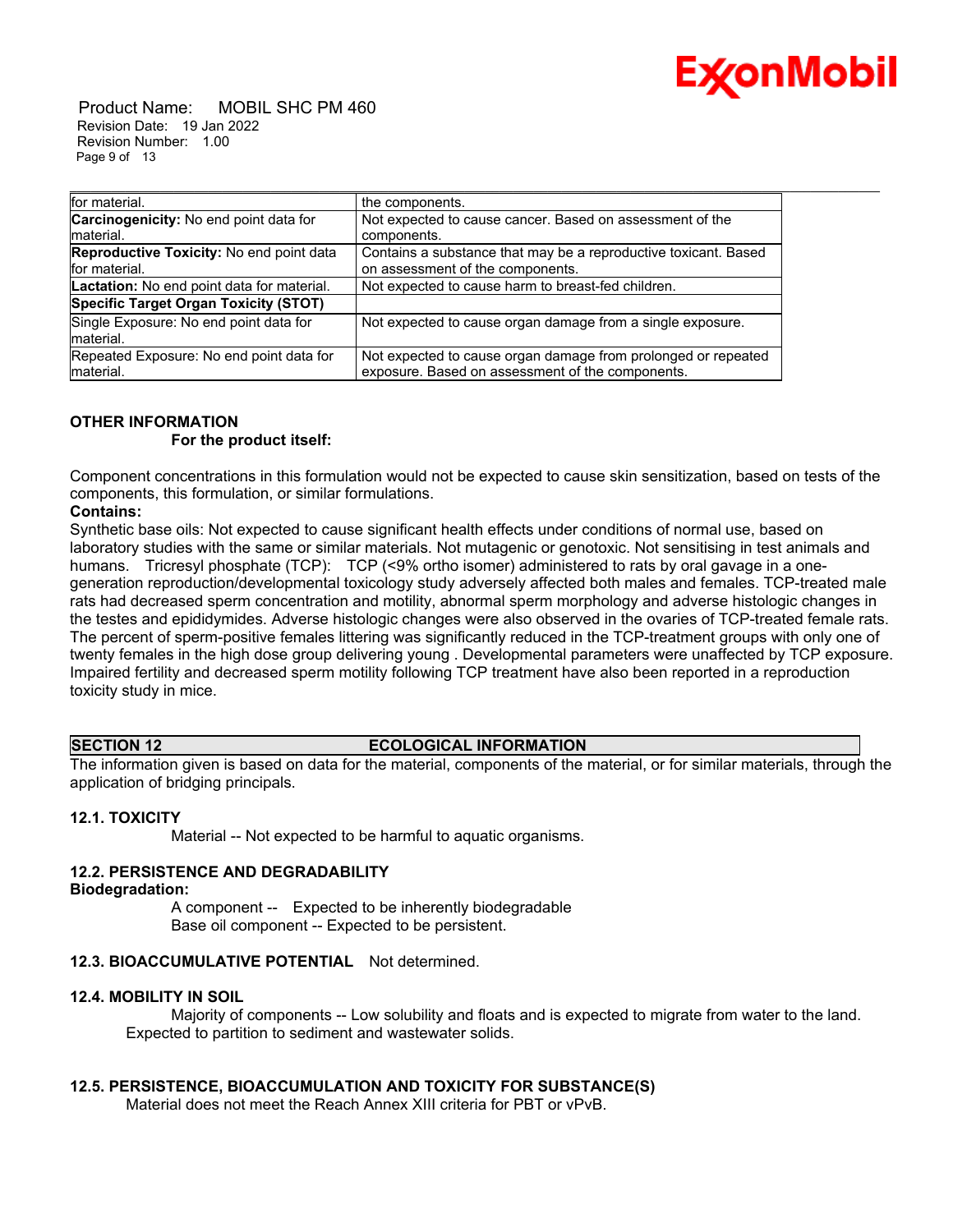

 Product Name: MOBIL SHC PM 460 Revision Date: 19 Jan 2022 Revision Number: 1.00 Page 10 of 13

### **12.6. OTHER ADVERSE EFFECTS**

No adverse effects are expected.

### **SECTION 13 DISPOSAL CONSIDERATIONS**

Disposal recommendations based on material as supplied. Disposal must be in accordance with current applicable laws and regulations, and material characteristics at time of disposal.

\_\_\_\_\_\_\_\_\_\_\_\_\_\_\_\_\_\_\_\_\_\_\_\_\_\_\_\_\_\_\_\_\_\_\_\_\_\_\_\_\_\_\_\_\_\_\_\_\_\_\_\_\_\_\_\_\_\_\_\_\_\_\_\_\_\_\_\_\_\_\_\_\_\_\_\_\_\_\_\_\_\_\_\_\_\_\_\_\_\_\_\_\_\_\_\_\_\_\_\_\_\_\_\_\_\_\_\_\_\_\_\_\_\_\_\_\_

### **13.1. WASTE TREATMENT METHODS**

Product is suitable for burning in an enclosed controlled burner for fuel value or disposal by supervised incineration at very high temperatures to prevent formation of undesirable combustion products.

### **European Waste Code:** 13 02 06\*

NOTE: These codes are assigned based upon the most common uses for this material and may not reflect contaminants resulting from actual use. Waste producers need to assess the actual process used when generating the waste and its contaminants in order to assign the proper waste disposal code(s).

This material is considered as hazardous waste pursuant to The Hazardous Waste Regulations (HWR), and subject to the provisions of those Regulations.

**Empty Container Warning** Empty Container Warning (where applicable): Empty containers may contain residue and can be dangerous. Do not attempt to refill or clean containers without proper instructions. Empty drums should be completely drained and safely stored until appropriately reconditioned or disposed. Empty containers should be taken for recycling, recovery, or disposal through suitably qualified or licensed contractor and in accordance with governmental regulations. DO NOT PRESSURISE, CUT, WELD, BRAZE, SOLDER, DRILL, GRIND, OR EXPOSE SUCH CONTAINERS TO HEAT, FLAME, SPARKS, STATIC ELECTRICITY, OR OTHER SOURCES OF IGNITION. THEY MAY EXPLODE AND CAUSE INJURY OR DEATH.

#### **SECTION 14 TRANSPORT INFORMATION**

**LAND (ADR/RID): 14.1-14.6** Not Regulated for Land Transport

**INLAND WATERWAYS (ADN): 14.1-14.6** Not Regulated for Inland Waterways Transport

**SEA (IMDG): 14.1-14.6** Not Regulated for Sea Transport according to IMDG-Code

#### **SEA (MARPOL 73/78 Convention - Annex II):**

- **14.7. Transport in bulk according to Annex II of MARPOL 73/78 and the IBC Code** Not classified according to Annex II
- **AIR (IATA): 14.1-14.6** Not Regulated for Air Transport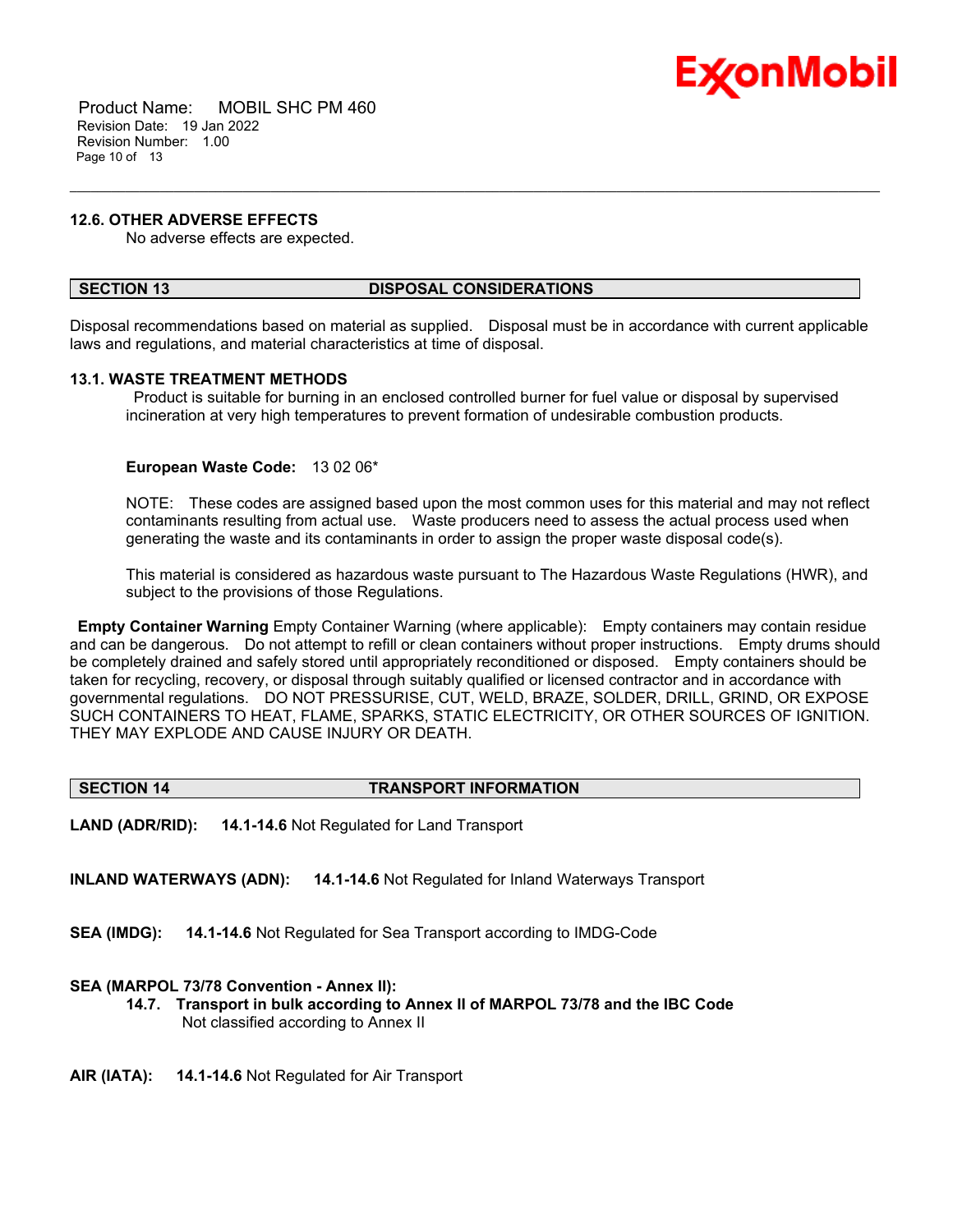

 Product Name: MOBIL SHC PM 460 Revision Date: 19 Jan 2022 Revision Number: 1.00 Page 11 of 13

#### **SECTION 15 REGULATORY INFORMATION**

\_\_\_\_\_\_\_\_\_\_\_\_\_\_\_\_\_\_\_\_\_\_\_\_\_\_\_\_\_\_\_\_\_\_\_\_\_\_\_\_\_\_\_\_\_\_\_\_\_\_\_\_\_\_\_\_\_\_\_\_\_\_\_\_\_\_\_\_\_\_\_\_\_\_\_\_\_\_\_\_\_\_\_\_\_\_\_\_\_\_\_\_\_\_\_\_\_\_\_\_\_\_\_\_\_\_\_\_\_\_\_\_\_\_\_\_\_

#### **REGULATORY STATUS AND APPLICABLE LAWS AND REGULATIONS**

**Listed or exempt from listing/notification on the following chemical inventories :** AIIC, DSL, IECSC, KECI, PICCS, TCSI, TSCA

 **Special Cases:**

| Inventory    | <b>Status</b>             |
|--------------|---------------------------|
| <b>ENCS</b>  | <b>Restrictions Apply</b> |
| <b>NZIoC</b> | Not<br>' determined       |

# **15.1. SAFETY, HEALTH AND ENVIRONMENTAL REGULATIONS/LEGISLATION SPECIFIC FOR THE SUBSTANCE OR MIXTURE**

# **Applicable EU Directives and Regulations:**

 1907/2006 [... on the Registration, Evaluation, Authorisation and Restriction of Chemicals ... and amendments thereto] 1272/2008 [on classification, labelling and packaging of substances and mixtures.. and amendments thereto]

# **REACH Restrictions on the manufacturing, placing on the market and use of certain dangerous substances, mixtures and articles (Annex XVII):**

The following entries of Annex XVII may be considered for this product: None

# **15.2. CHEMICAL SAFETY ASSESSMENT**

**REACH Information:** A Chemical Safety Assessment has been carried out for one or more substances present in the material.

**SECTION 16 OTHER INFORMATION**

**REFERENCES:** Sources of information used in preparing this SDS included one or more of the following: results from in house or supplier toxicology studies, CONCAWE Product Dossiers, publications from other trade associations, such as the EU Hydrocarbon Solvents REACH Consortium, U.S. HPV Program Robust Summaries, the EU IUCLID Data Base, U.S. NTP publications, and other sources, as appropriate.

List of abbreviations and acronyms that could be (but not necessarily are) used in this safety data sheet:<br>Acronym Full text **Acronym** 

| Australian Inventory of Industrial Chemicals |
|----------------------------------------------|
|                                              |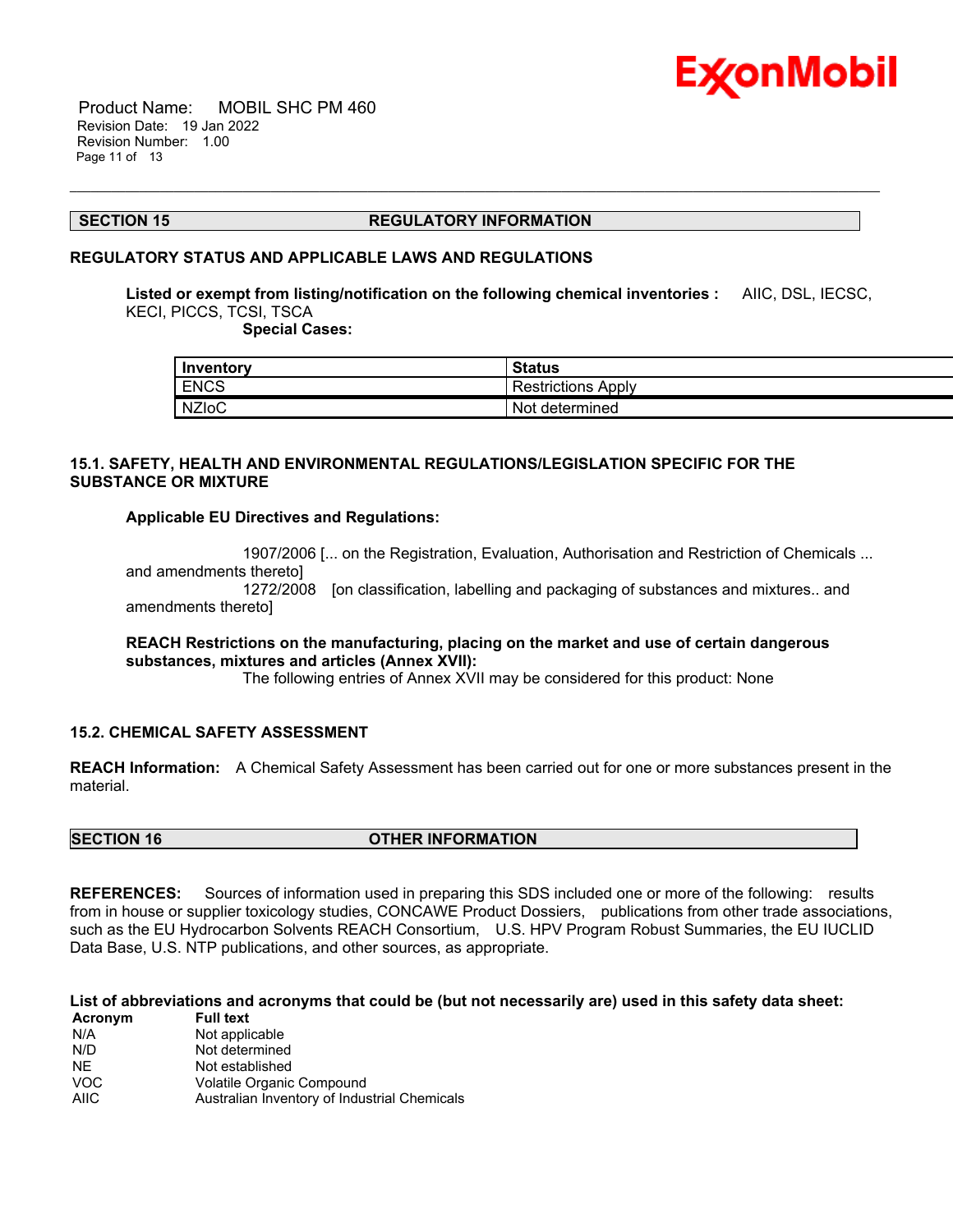

 Product Name: MOBIL SHC PM 460 Revision Date: 19 Jan 2022 Revision Number: 1.00 Page 12 of 13

| AIHA WEEL     | American Industrial Hygiene Association Workplace Environmental Exposure Limits                  |
|---------------|--------------------------------------------------------------------------------------------------|
| <b>ASTM</b>   | ASTM International, originally known as the American Society for Testing and Materials (ASTM)    |
| DSL.          | Domestic Substance List (Canada)                                                                 |
| <b>EINECS</b> | European Inventory of Existing Commercial Substances                                             |
| <b>ELINCS</b> | European List of Notified Chemical Substances                                                    |
| <b>ENCS</b>   | Existing and new Chemical Substances (Japanese inventory)                                        |
| <b>IECSC</b>  | Inventory of Existing Chemical Substances in China                                               |
| KECI          | Korean Existing Chemicals Inventory                                                              |
| <b>NDSL</b>   | Non-Domestic Substances List (Canada)                                                            |
| <b>NZIOC</b>  | New Zealand Inventory of Chemicals                                                               |
| <b>PICCS</b>  | Philippine Inventory of Chemicals and Chemical Substances                                        |
| <b>TLV</b>    | Threshold Limit Value (American Conference of Governmental Industrial Hygienists)                |
| TSCA          | Toxic Substances Control Act (U.S. inventory)                                                    |
| <b>UVCB</b>   | Substances of Unknown or Variable composition, Complex reaction products or Biological materials |
| LC.           | Lethal Concentration                                                                             |
| LD            | Lethal Dose                                                                                      |
| LL.           | Lethal Loading                                                                                   |
| EC.           | <b>Effective Concentration</b>                                                                   |
| EL            | Effective Loading                                                                                |
| <b>NOEC</b>   | No Observable Effect Concentration                                                               |
| <b>NOELR</b>  | No Observable Effect Loading Rate                                                                |
|               |                                                                                                  |

\_\_\_\_\_\_\_\_\_\_\_\_\_\_\_\_\_\_\_\_\_\_\_\_\_\_\_\_\_\_\_\_\_\_\_\_\_\_\_\_\_\_\_\_\_\_\_\_\_\_\_\_\_\_\_\_\_\_\_\_\_\_\_\_\_\_\_\_\_\_\_\_\_\_\_\_\_\_\_\_\_\_\_\_\_\_\_\_\_\_\_\_\_\_\_\_\_\_\_\_\_\_\_\_\_\_\_\_\_\_\_\_\_\_\_\_\_

**KEY TO THE H-CODES CONTAINED IN SECTION 3 OF THIS DOCUMENT (for information only):** Asp. Tox. 1 H304: May be fatal if swallowed and enters airways; Aspiration, Cat 1 Skin Irrit. 2 H315: Causes skin irritation; Skin Corr/Irritation, Cat 2 Skin Sens. 1 H317: May cause allergic skin reaction; Skin Sensitization, Cat 1 Eye Irrit. 2 H319: Causes serious eye irritation; Serious Eye Damage/Irr, Cat 2 Repr. 2 H361f: Suspected of damaging fertility; Repro Tox, Cat 2 (Fertility) Aquatic Acute 1 H400: Very toxic to aquatic life; Acute Env Tox, Cat 1 Aquatic Chronic 1 H410: Very toxic to aquatic life with long lasting effects; Chronic Env Tox, Cat 1 Aquatic Chronic 4 H413: May cause long lasting harmful effects to aquatic life; Chronic Env Tox, Cat 4

# **THIS SAFETY DATA SHEET CONTAINS THE FOLLOWING REVISIONS:**

No revision information

----------------------------------------------------------------------------------------------------------------------------------------------------- The information and recommendations contained herein are, to the best of ExxonMobil's knowledge and belief, accurate and reliable as of the date issued. You can contact ExxonMobil to insure that this document is the most current available from ExxonMobil. The information and recommendations are offered for the user's consideration and examination. It is the user's responsibility to satisfy itself that the product is suitable for the intended use. If buyer repackages this product, it is the user's responsibility to insure proper health, safety and other necessary information is included with and/or on the container. Appropriate warnings and safe-handling procedures should be provided to handlers and users. Alteration of this document is strictly prohibited. Except to the extent required by law, republication or retransmission of this document, in whole or in part, is not permitted. The term, "ExxonMobil" is used for convenience, and may include any one or more of ExxonMobil Chemical Company, Exxon Mobil Corporation, or any affiliates in which they directly or indirectly hold any interest.

-----------------------------------------------------------------------------------------------------------------------------------------------------

Internal Use Only MHC: 0, 0, 0, 0, 0, 0 PPEC: A